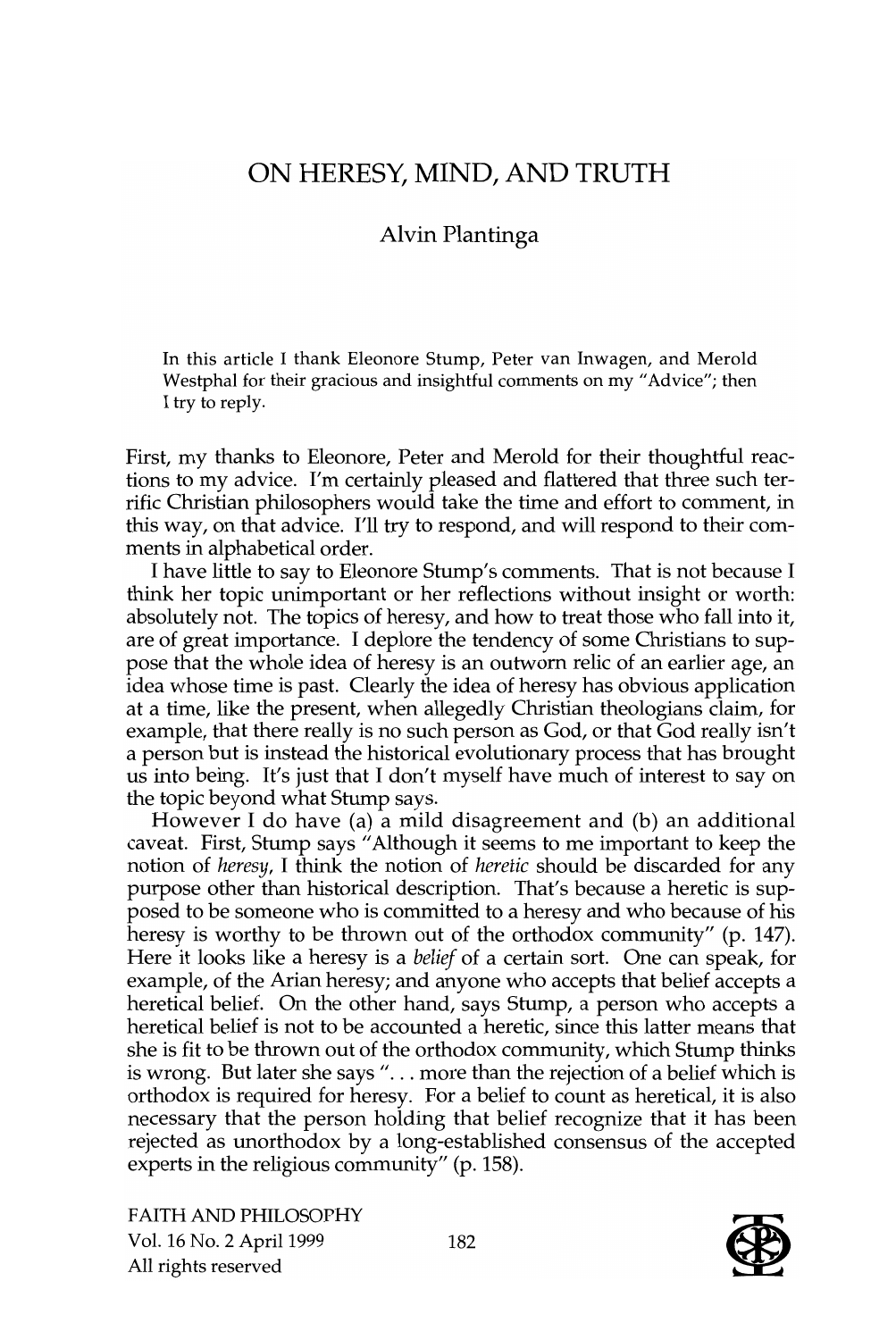These two passages don't seem to me to fit together well. According to the first, we can think of a belief *simpliciter,* or perhaps a proposition *simpliciter,* as heretical. According to the second passage, though, a belief as such isn't heretical; to rise (or fall) to the level of heresy that belief must be held by someone in a certain way. But that means then, that the Arian heresy is not necessarily heretical; if your friend Paul holds it in ignorance of its having been rejected as unorthodox by a long-established consensus of the accepted experts in the religious community, then with respect to him, anyway, it doesn't constitute heresy. I'm not sure how to put these two ideas together. I'm inclined to concur with Stump's earlier passage: it seems that some beliefs, e.g., the Arian heresy, are in fact heretical just in themselves. When it is held in the sort of ignorance I mentioned above, then the thing to say, I think, is that *Paul* is not a heretic, although this belief he holds is indeed heretical. On the other hand, if Paul arrogantly holds this belief in full knowledge that it has been rejected by the relevant experts and the Christian tradition, but says he doesn't give a fig either for the experts or the tradition, shouldn't we say that Paul is a heretic? Of course that still leaves open the question whether Paul should be thrown out of the orthodox community.

That's the mild disagreement: here's the *caveat.* Sometimes it is exceedingly hard to determine what is and what isn't heresy. No doubt God protects his church from error-sure enough; at any rate he protects it from certain kinds of error. But everything we human beings do is infected by sin and by the results of sin. So even in the formulation of our most cherished beliefs, even in the formulation of our creeds, we can't expect anything like perfection. The creeds are not written by God, but by us human beings.

Consider, for example, the development of Christological doctrine culminating in Chalcedon (451 AD). (What comes next is a bit of church history, at which I am no expert; it is also so short as to run the risk of falling into caricature. But here goes anyway.) It looks as if two quite different views of the Incarnation were (perhaps confusedly) present before Chalcedon and represented at Chalcedon. One was the view of Cyril of Alexandria and his followers: on this view, when the second person of the Trinity became incarnate and assumed human nature, what happened was that he, the second person of the Trinity, acquired the property of being human; he acquired whatever property it is that is necessary and sufficient for being human. (Of course he also had properties no other human has or has had, and even properties no other human being could have had, just as you and I do.) The human nature he assumed, then, was a property. This view has the advantage of fitting well with the scriptures, which seem to suggest that the preexistent Logos did indeed empty himself and become a human being; on this view, also, it is the second person of the Trinity, the pre-existent Logos himself, who is tempted, and suffers and dies on our account.

On this first view, therefore, the second person of the Trinity assumed *human nature,* i.e. assumed a property which is necessary and sufficient for being a human being. On the second view, by contrast, what he assumed was *a* human nature, a specific human being. What happened when he became incarnate is that he adopted a peculiarly close and intimate relation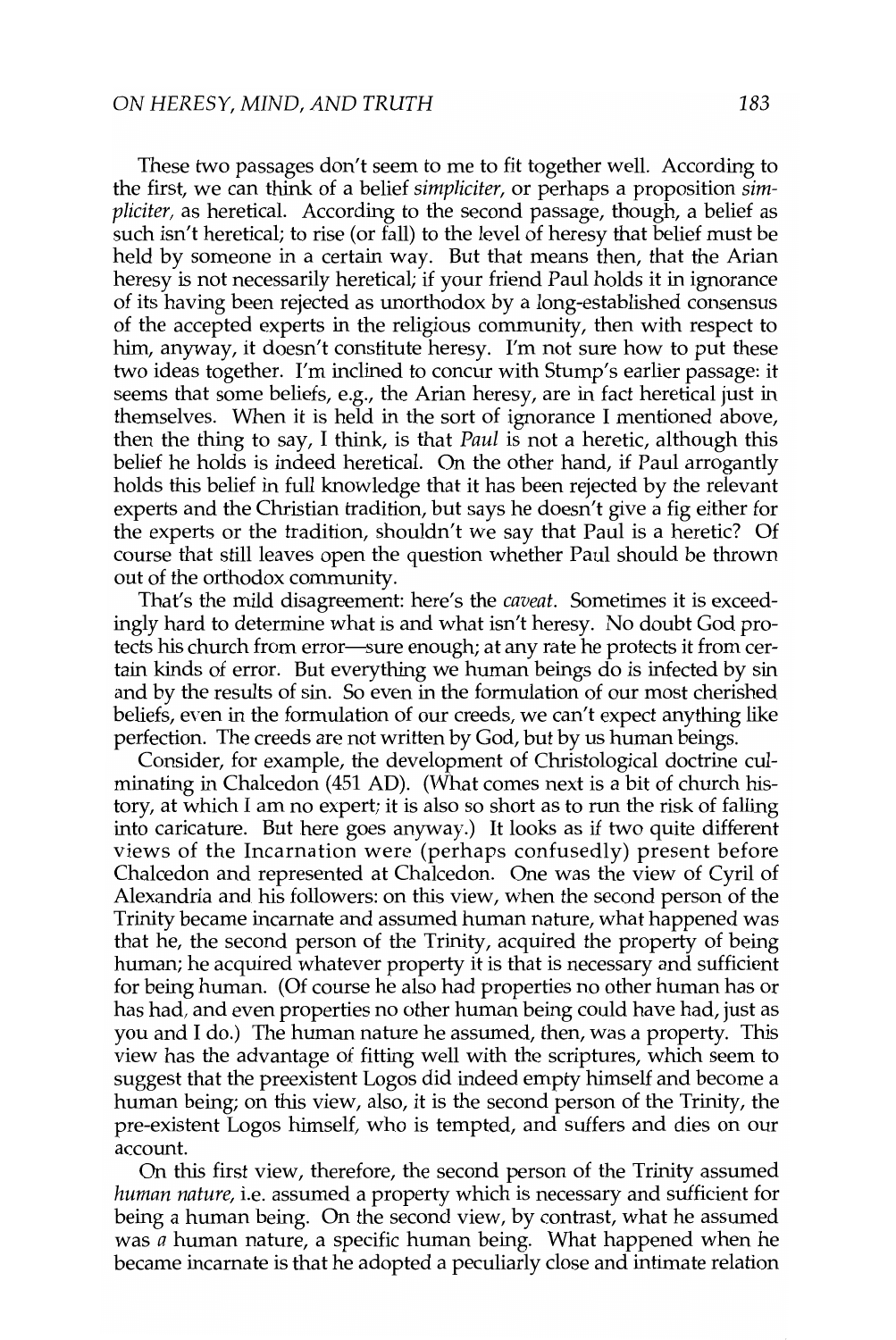to a certain concrete human being, a 'human nature' in the sense of a human being. That is, there is or was a concrete human being—a creature, and a creature with will and intellect—to whom the Logos became related in an especially intimate way, a way denoted by the term 'assumption'. On this view of the matter, in the incarnate Christ there were two wills, one human and one divine, and two intellects, one human and one divine. This view is thought to protect the divinity of the second person of the Trinity. "No one knows about that day or hour, not even the angels in heaven, nor the Son, but only the Father" (Mark 13:32)-i.e. (on this view), the human nature (the human being) the Son has assumed does not know the day and the hour, although the Son Himself, presumably, does know. "For we do not have a high priest who is unable to sympathize with our weaknesses, but we have one who has been tempted in every way, just as we are-yet was without  $sin''$  (Hebrews 4:15)-i.e., the human nature (human being) the Logos assumed was tempted in every way, just as we are, although the Son himself, presumably, was not.

What shall we call these two views of the Incarnation? We could call them' Alexandrian' and' Antiochene' respectively, thus honoring the fact that the first is that of Cyril of Alexandria and his friends, and the second associated with Eustathius of Antioch and *his* friends. Or, we could name them after the heretical positions they ascribed to each other: the Antiochenes claimed the Alexandrians were Apollinarians, and the Alexandrians returned the compliment by calling the Antiochenes Nestorians. All of this is a bit too much for a poor ahistorical analytic philosopher, however, and I shall therefore name these positions by reference to the essential difference between them. In this context, the terms 'nature' and 'human nature' get used in two analogically related but very different senses: in the first sense, the term 'human nature' denotes a *property*  (or, if you like, group of properties): the property P which is such that necessarily, every human being has P, and necessarily, whatever has P is a human being. In the second sense the term 'human nature' denotes a *concrete human being* rather than a property. In this second sense, the thing denoted by 'human nature' and that gets assumed is a human being, a concrete object, not an abstract object like a property.<sup>1</sup> I'll therefore call the first view the 'abstract nature' view, and the second the 'concrete nature' view. Aquinas apparently endorses the concrete nature view; Augustine appears to accept the abstract nature view, although he also sometimes speaks as if it is the concrete view he holds. John Calvin follows Augustine in being a little ambiguous here, usually suggesting the abstract view, but sometimes falling (or ascending, depending on your preferences here) into the concrete view.

Now at Chalcedon, the project was to hammer out a consensus, produce a document everyone could sign and live with. Of course there were representatives of both views present, each contending for its understanding of the matter. What we actually get, so it seems to me, is a sort of compromise: some terms and sentences pleasing to the ears of the concretists, and others pleasing to the ears of the abstractists. Apparently most scholars think the abstractists were perhaps at least slightly favored, $\lambda$  but the Chalcedonian formulation seems to point in both directions. It is therefore far from easy to find a completely coherent account of the incarnation in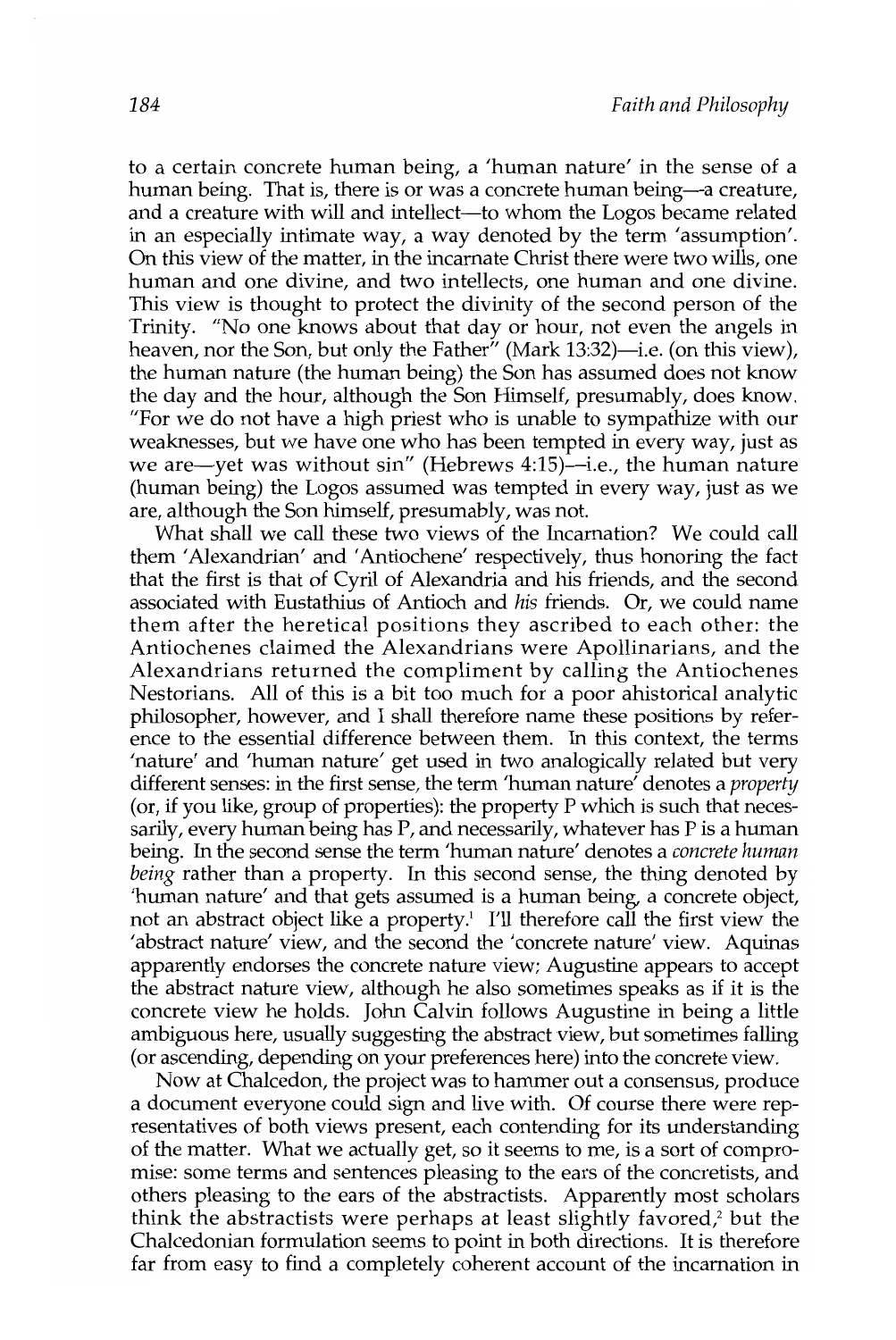Chalcedon (i.e., a coherent account different from each of the abstract and concrete nature views). It is as if the Chalcedonians, speaking with one voice, had said something like, "We somewhat prefer the abstract view, but we do not propose to read out of the party those who hold the concrete view, so long as they avoid the heresy of holding that the Incarnation consists in the union, somehow, of two separate persons, so that in the Incarnate Lord, there is both a human person and a distinct divine person".

But then what, exactly, constitutes heresy here? Suppose Chalcedon, as it seems it did, leaned slightly in the direction of the abstract view: would that mean that those, like Aquinas, who adopt the concrete view are really heretical? That seems a bit strong. At the third council of Constantinople, a couple of hundred years later (a council to which Catholics but not Protestants express allegiance), monothelitism (the idea that there was just one will in the incarnate Christ) was condemned. *Now* it looks as if the concretist view is being adopted or at least given a leg up, and the abstractist rejected. That makes the task of being orthodox here even more daunting. And to make things even more complicated, even here the original controversy can be reflected: shall we say that duothelitism is the idea that the will of Christ had both the nature of a human will and the nature of a divine will, in the abstract sense of 'nature'? The partisans of the abstract view would happily accept that. Or shall we say that duothelitism is the idea that there are two distinct concrete wills (supposing that in fact a will is a concrete object of some kind)? The concretists would happily accept *that,*  and then it looks as if it's the abstractists that are tugging the laboring oar.

The point here is that it can become extremely difficult to say just what orthodoxy is, and therefore extremely difficult to say just what heresy is. Do we turn once more to the experts, asking some experts<sub>2</sub> to try to figure out what exactly it is that the experts<sub>1</sub> have decided? This is a pretty difficult and complex matter, and those experts<sub>2</sub> are not likely to speak with a single voice; are we going to need experts<sub>3</sub> to tell us what the experts<sub>2</sub> have decided about what the experts<sub>1</sub> said? You can see where this is going. For this reason I think it is important to be extremely chary of charges of heresy. More exactly, the point is that charges of heresy have to take careful account of the clarity, obviousness, or lack thereof, of the proposition that the target view is indeed contrary to orthodoxy.

I tum now to Peter van Inwagen's elegant contribution. His main suggestion, with respect to my original advice, is perhaps this: "It seems to me, therefore, that the positive aspect of Plantinga's advice to Christian philosophers, if it contains nothing that is strictly false, has, as philosophers say, a false conversational implicature: That much of philosophy overlaps Christianity in a significant way" (p. 171). (Well, at any rate it's nice not to have said anything strictly false.) Peter goes on to add, in the spirit of uncontentious docility for which he is so widely and justly known, that "My suggestion that Plantinga's advice embodies a misleading implication about the relation between Christianity and philosophy should, therefore, be regarded not as a thesis I claim to have established, but as a provocation, an attempt to stimulate discussion". I have not been provoked by van Inwagen's suggestion, but I *have* been stimulated to further discussion; perhaps I can clarify my advice a bit.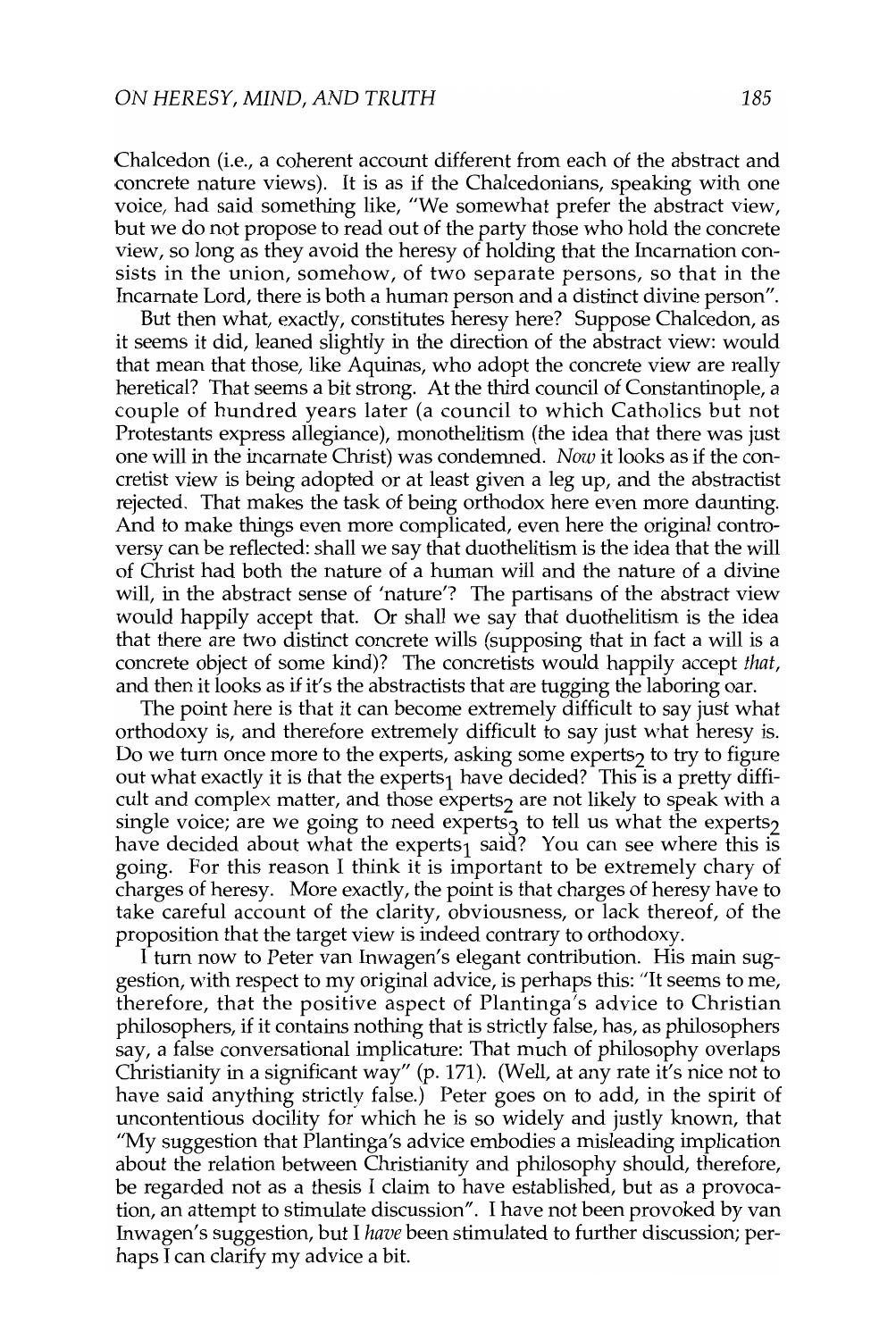Now van Inwagen's suggestion is restricted to metaphysics and philosophy of mind; things may go differently, he says, in epistemology (and, we may add, ethics). So I shall restrict what I have to say in the same way, and indeed to only one of the cases he mentions. The first case he raises (and the only case I shall discuss) is that of dualism vs. materialism with respect to human beings. Now I should confess up front that I accept dualism: I believe that I and other (living) human beings are immaterial souls, minds or persons (I prefer the last), related in a peculiarly intimate way to a material body of a certain sort—a human body. The materialist, on the other hand (and of course, it is materialism with respect to human beings, not universal materialism, that is at issue) thinks that a human being is a material object of a certain sort-a highly complex and very impressive material object, to be sure, but a material object nonetheless. It seems to me that dualism comports better with Christian thought than materialism (although I think there is powerful philosophical support for dualism independent of Christian theism). Of course it is true, as van Inwagen says, that the creeds do not explicitly endorse dualism (although, as 1 shall argue below, it is likely that what some of them do endorse *entails* dualism). I do think, however, that various scripture passages do certainly suggest dualism, and that the apostle Paul seems to accept it.

But here 1 want to go in a slightly different direction. Consider again the doctrine of the Incarnation, that characteristic and nonnegotiable Christian teaching according to which the second person of the Trinity became incarnate and dwelt among us. As I understand the scripture and the creeds (Nicene, Athanasian, the Chalcedonian formulation), this involves the second person of the Trinity's actually becoming human. The Logos became a human being, acquiring the property necessary and sufficient for being human. Prior to the incarnation, however, the second person of the Trinity was not a material object, but an immaterial being. If, however, as materialists assert, to be a human being is to be a material object, then the second person of the Trinity must have become a material object. If he has remained a human being, furthermore, he is presently a material object. But then an immaterial being became a material object; and this seems to me to be impossible. It is clearly impossible, I'd say, that the number seven or the proposition that  $7+5 = 12$ , or the property of self-exemplification, all of which are immaterial objects, should become, tum into, material objects. It is less clearly impossible, but still impossible, it seems to me, that the second person of the Trinity—that personal being with will and intellect and affection should tum into a material object.

For me, therefore, and for Christians who agree with me on these points, the doctrine of the incarnation is deeply relevant to the question of materialism vs. dualism. "Christians who agree with me"-i.e., Christians who agree with me on two points:

(1) What the scripture and the creeds teach is that the Logos, the second person of the Trinity, became a human being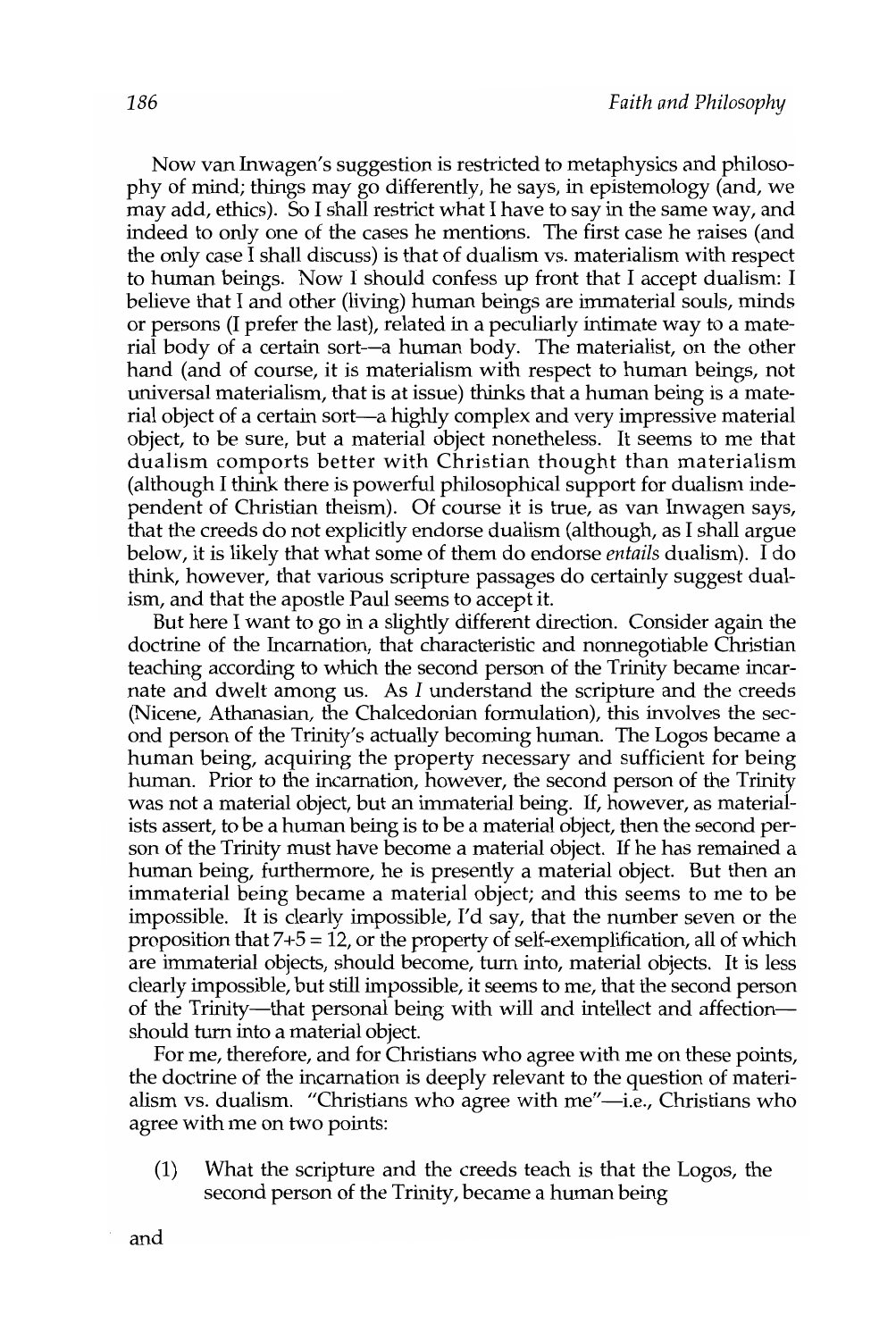(2) It is impossible that an immaterial being become a material object.

(Perhaps I should also add

(3) The Logos, before the incarnation, was an immaterial object;

but I take it that isn't currently at issue.)

Of course there are Christians who do not accept (1), opting instead for the concretist understanding of the Incarnation, or perhaps remaining agnostic as between the two. They will not take the doctrine of the Incarnation to be relevant, or at least relevant in the same way, to the question of dualism vs. materialism. Perhaps there are also Christians who reject (2); if so, then they too will not take the Incarnation to be relevant in this way to dualism vs. materialism. But (and perhaps this is a needed clarification) it was no part or presupposition of my advice to suppose that a given doctrine will be properly taken to be relevant to a given philosophical problem either by *all* Christians or by *no* Christians. Christians may disagree as to the deliverances of reason (for example, some may be unwilling to assert  $(2)$ ); this can of course have an impact on what deliverances of faith they take to be relevant to what philosophical questions, and even on what they properly take Christian doctrines to entail. (If P and some necessary proposition Q together entail a proposition R, then P by itself entails R) Christians may also disagree on the question whether a given proposed deliverance of the faith (e.g., (1)) really is a deliverance of the faith. Of course some faith-philosophy pairs are such that all or nearly all Christians, upon sufficient reflection, will take the former to be relevant to the latter; van Inwagen mentions some. But the relevance of deliverances of the faith to the problems of philosophy extends far beyond that.

Now we might instead think that the right way to describe the situation is to speak of what the deliverances of faith *really are* (as opposed to what someone or other properly takes them to be); and the same for the deliverances of reason. Then we will speak of what really is relevant to what, rather than of what is properly taken to be relevant to what. But here there will be another kind of discussion relevant to philosophical thought: this will be discussion of just what the deliverances of faith really are. (And of course the deliverances of the faith are relevant to *this* discussion.) In the present case, for example, the question whether it is the abstractist or the concretist interpretation that is correct will, coupled with (2) above, be obviously relevant to the question of materialism vs. dualism. As van Inwagen says, the deliverances of the faith must be *interpreted.* This process of interpretation itself, then, will sometimes be relevant to a philosophical problem, and will itself be something to which the faith is relevant.

There are other complications here; a full discussion would take us far afield. Thus, for example, it might be that someone might take it that there are powerful philosophical reasons (reasons I have so far been unable to fathom<sup>3</sup>) for materialism. Such a Christian might then have a reason for preferring the concretist interpretation of the incarnation, because that interpretation permits her to be a materialist without flouting (2). There is a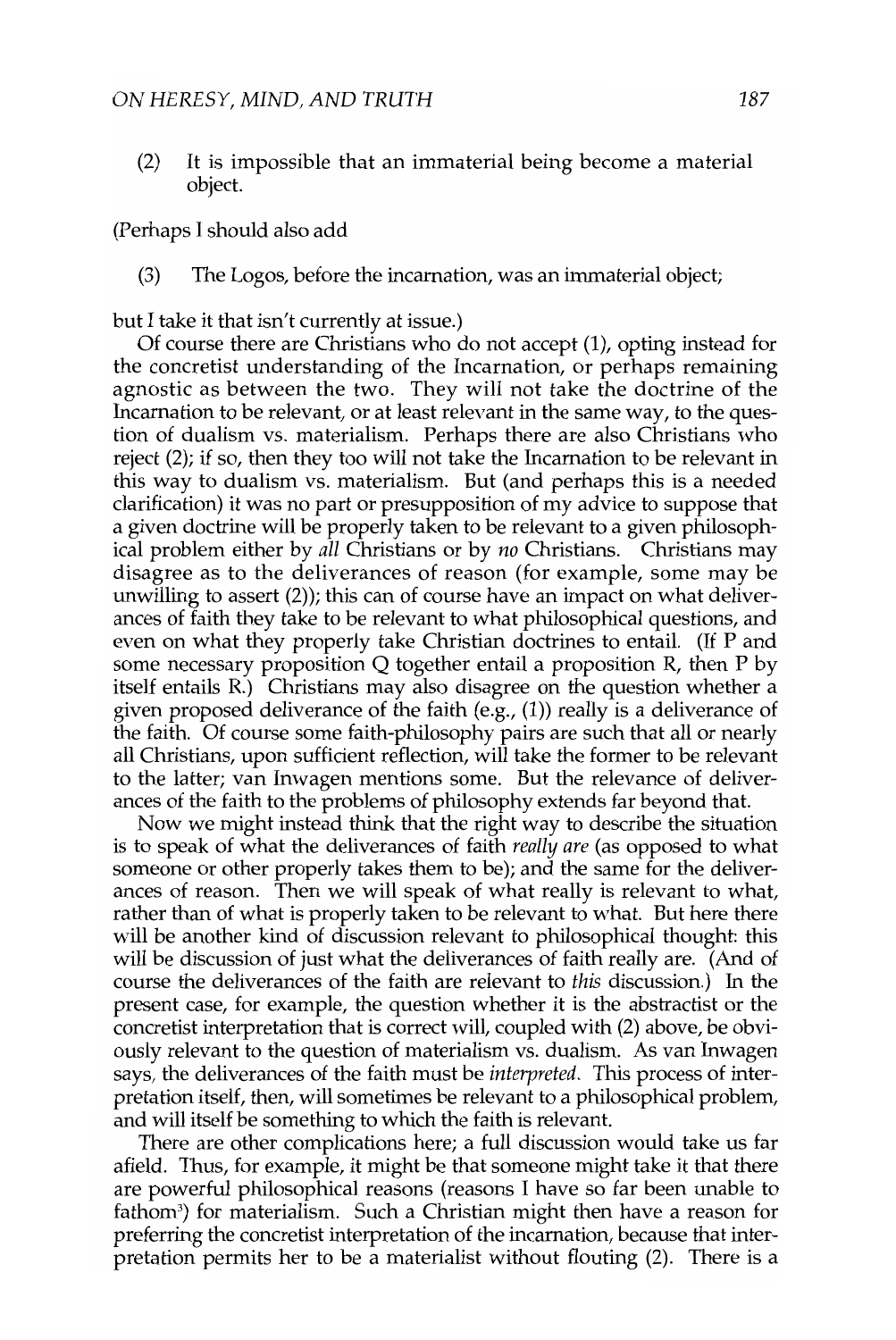complicated, complex, many-faceted reciprocal relation between deliverances of the faith and deliverances of reason with respect to philosophical questions. Furthermore, it isn't merely what you take these deliverances to be that is relevant; also relevant are the questions (a) how *much* intuitive support the alleged deliverance of reason really has, and (b) how clear it is, or how probable it is, that the alleged deliverance of faith really is a deliverance of faith. Thus if you take it that there are powerful philosophical reasons for a given position—materialism, e.g.—and accept (2), and are slightly but only slightly inclined to the abstractist interpretation, you may quite properly, I should think, accept the concretist interpretation, even though you are mildly inclined on hermeneutical grounds to think it mistaken. In this way the deliverances of reason can properly influence what one properly takes to be orthodoxy (assuming that one takes orthodoxy to be sufficient for truth), or what one takes to be what the Lord intends to teach us.

Exactly how this works here, exactly how one properly adjudicates the claims of the faith and the claims of reason, is a venerable topic that in my opinion needs a lot of work. One crucial notion here will be the 'comports with' relation. The limiting case of this relation will be where a deliverance of the faith F logically implies a proposition  $P$ —implies it by way of argument forms that are enshrined in first-order logic (and thus are maximally evident). In other cases F doesn't logically imply P by itself, but F and  $\dot{Q}$ together do, where Q is an obviously necessary truth (a truth of elementary arithmetic, perhaps). Then of course there will be cases where Q is *less*  obviously necessary, but still obviously necessary (perhaps Q is the proposition that there aren't any things that do not exist), cases where the proposition that it is necessary has only mild intuitive support, and so on. In this way the *comports with* relation will be a matter of degree, the degree to which P comports with F depending on the intuitive obviousness of the claim that Q is necessary, where  $F & O$  together entail  $P^4$ .

There is much more to be said about van Inwagen's thoughtful contribution; for example, there are also his comments on agent causation and the problem of freedom, determinism and responsibility. Here too, I think, Christian belief is importantly relevant, but do not have the space to argue it; I hope to be able to address these and other questions in a book on Christian philosophy.

I turn finally to Merold Westphal's interesting contribution. There is much in what he says with which I enthusiastically concur-for example, what he says about Art Holmes, and also what he says about the Wheaton College Philosophy Conference. I also believe that Westphal's 'two hats thesis' is correct and important; indeed, I think the Christian philosopher, or at any rate the Christian philosophical community, must wear more than two hats. Furthermore, I endorse his suggestion that the Christian philosophical community should do a good deal more than it has by way of writing for a wider and less technically proficient audience, although this is much easier said than done.<sup>5</sup> And I applaud Westphal's approval of philosophical ecumenism.

But there is also one point of reasonably significant disagreement. This has to do with *propositions.* Here Merold unaccountably joins forces with W. V. Quine, not ordinarily one of his chief allies, in thinking of proposi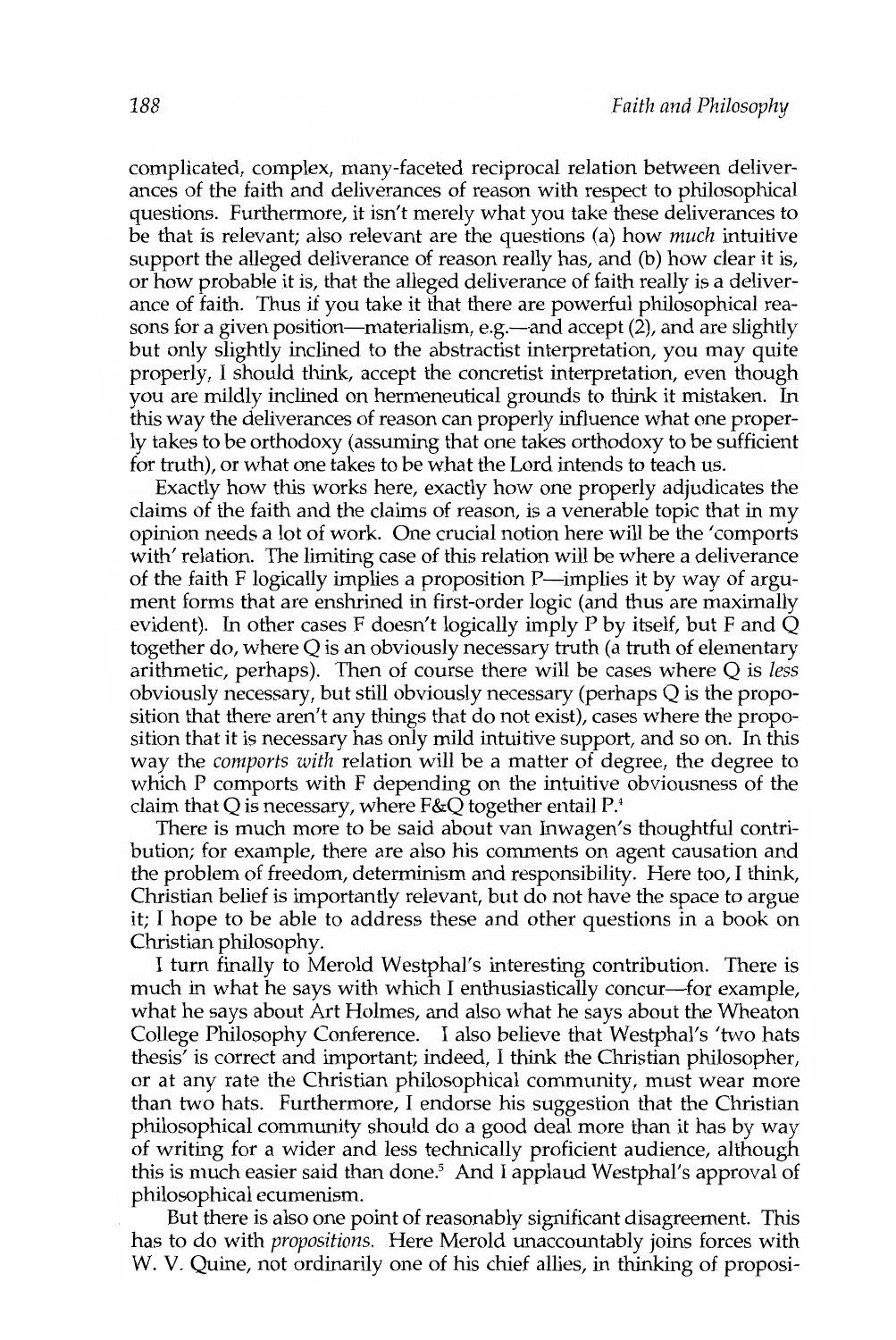tions as creatures of darkness. Indeed, although Quine has used that term to refer to properties, propositions and other perfectly respectable entities, Westphal has a better reason for thus stigmatizing them. After all, from Quine's perspective, all that's wrong with these things is that their conditions of identity are obscure, and they clutter what would otherwise be an austerely pleasing desert landscape. According to Merold, however, the problem with these allegedly disreputable entities is that believing in them is a manifestation of sinful human pride!

Now what is the problem with propositions, or more exactly with thinking there are propositions? The first problem, according to Westphal, is this: we ordinarily think of propositions as not belonging to any natural language; but "this is to presuppose the highly controversial philosophical claim that meaning is independent of language, that natural languages are externally related to the meanings they convey" (p. 177). Now 1 should think propositions themselves are not meanings. Rather, meaning is what determines that a given sentence (in a given context or set of circumstances) expresses a given proposition. The proposition *London, England,* is *larger than London, Ontario* is expressed by the sentence 'London, England, is larger than London, Ontario'; that is by virtue of the meaning that sentence in fact enjoys (in English). In this case, nearly every use of the relevant sentence (or at any rate nearly every use in which it expresses a proposition at all) expresses the same proposition. The meaning of this sentence, then, is like a constant function: it takes pairs consisting of a use of the sentence and ambient circumstances to a given proposition, and always to the *same*  proposition. In this way it differs from a sentence like 'I am happy', which takes pairs consisting of uses of the sentence and circumstances to *different*  propositions. (When I use the sentence, it expresses the proposition that I am happy; when *you* use it, the proposition that *you* are happy.) But my point is that it isn't the *propositions* that are meanings; it is rather those functions. And of course these meanings *are* intimately dependent upon natural languages, in that a natural language is, among other things, a matter of assigning such functions to items of natural language such as sentences.

But perhaps this doesn't really address Westphal's worry. Perhaps he could agree with all this, but then put his worry as follows: "On the propositional picture, what gets expressed, i.e., these *propositions,* are thought to be only externally related to the natural languages and linguistic entities that express them. And that's wrong." Well, perhaps on this scheme the relation between the proposition *London, England,* is *larger than London, Ontario,* and the sentence 'London, England, is larger than London, Ontario' is indeed external to each; each could have existed, let's suppose, without standing in that relation to the other. But what's the matter with that?

Perhaps the following. What really bothers Westphal about the proposition picture, 1 think, is that he believes it implies, or leads to, or suggests that the language we speak has no bearing on the range of meanings (i.e., propositions) we can express or entertain. 1 base this on his saying "This is a much stronger claim than the one that in natural languages signs (graphemes and phonemes) are arbitrarily related to the meanings they signify; for meanings could easily be a function of the language games in which they are embedded (as Wittgensteinians, Heideggerians, structural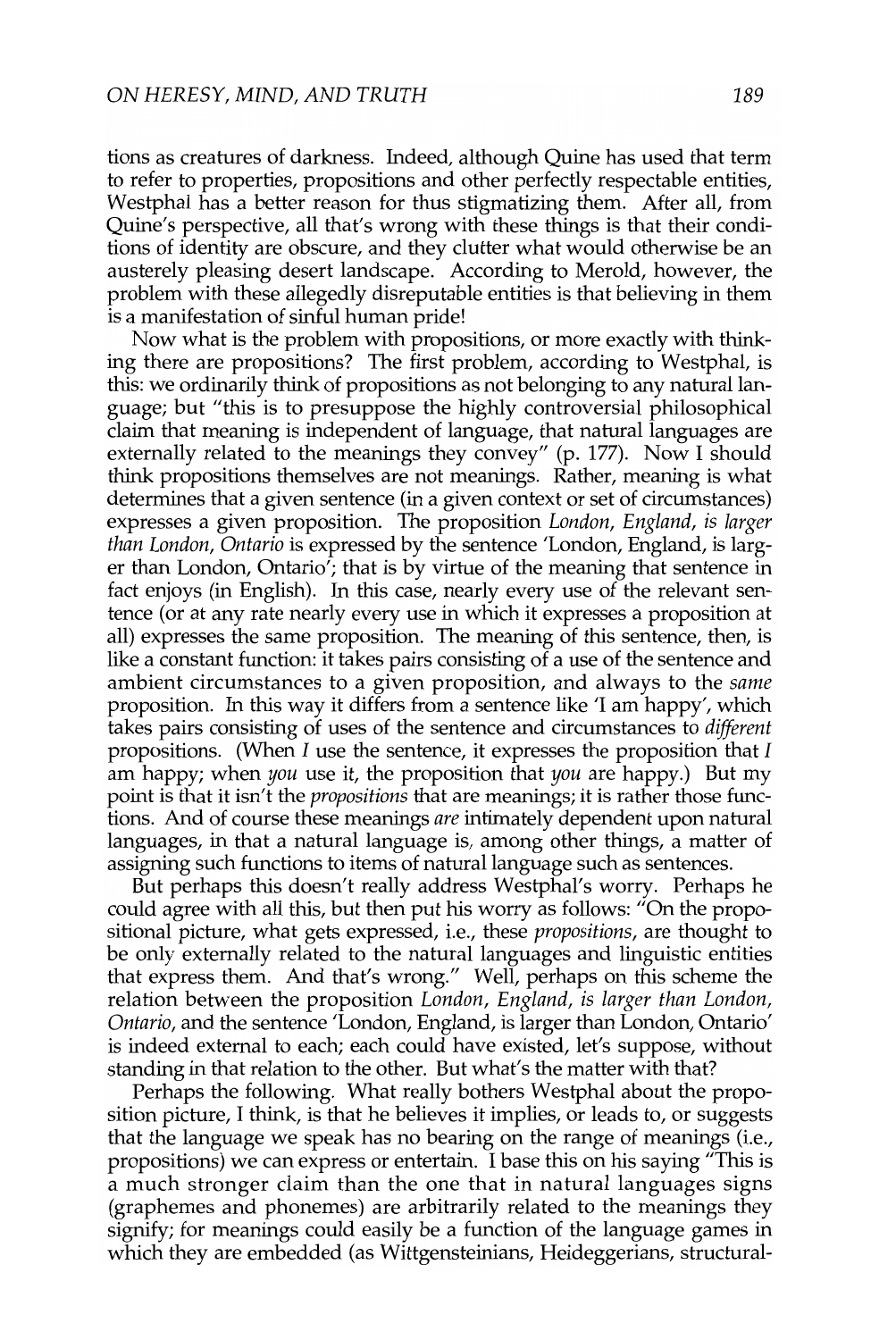ists, and post-structuralists agree) without disturbing the arbitrary relation of signs to meanings" (p. 177). Here I take it Westphal means to concur with the thesis about the arbitrary relation of sign to meaning, but also endorse the view that meanings are indeed "a function of the language games in which they are embedded ... ", i.e., that what meanings (i.e., which propositions) we can entertain, express, grasp depends upon our language and linguistic resources.

So his real concern is that if we accept the proposition picture, we will be committed to supposing that our languages, language games, lifestyles, positions in history, and the like, have no bearing on the range of propositions we can entertain and express. But once we get a clear look at this latter thesis, it is apparent that it is false. Even if propositions are independent of natural languages, it doesn't for a moment follow that the range of propositions we can entertain and express is also independent of our linguistic resources and other historically contingent circumstances. There are plenty of propositions I can entertain and express that my grandchildren cannot. It is also entirely possible that some propositions are language specific, in the sense that there are languages A and B and propositions P such that those who speak or know only A cannot entertain or express P, while those who speak B can.

Still further, it is entirely consonant with the propositional picture that there be many propositions, in fact all but a finite few of them, that we human beings cannot so much as grasp or entertain no matter what our linguistic resources; indeed, I believe this is no more than the sober truth.<sup>6</sup> Still further yet, it is entirely consonant with the propositional picture that for many or all of the propositions we *do* grasp, our grasp is imperfect, halting, poor, nasty and brutish even if not short, infected with error and misconception. Even if propositions themselves are not denizens of the cave, our grasp of them is just what you might expect of cave dwellers. Westphal says, "if our meanings [i.e., propositions] are free from embeddedness in the traditions and practices that make up natural language games, why should we not think them free from all the contingencies and particularities that make up the cave?" But even if propositions *themselves*  are free from such embeddedness, it doesn't follow that our grasp and apprehension of them are; and of course they are not. Indeed, it is consistent with the propositional picture (although not with advocacy of it) that we believe only *false* propositions.

So I don't see that "The language game of proposition talk presupposes, with Descartes, and Locke, and sense data theorists ... that we begin in the ether of Pure Meaning and that the only task is to distinguish true propositions from false ones" (p. 177). I don't propose to take up the cudgels on behalf of sense data theorists (or even Descartes and Locke), but a proposition theorist can certainly think that an extremely important function of philosophical thinking is just trying to get a better look at certain crucial propositions, not just distinguish true propositions from false. Perhaps certain 'analytic' philosophers have mistakenly thought this the *only* function of philosophy; but I should think it is at least *one* of its functions.

I turn finally to Westphal's worries about realism. This is not, as he sees it, just the view that there is a way things are ('in themselves'); for even Kant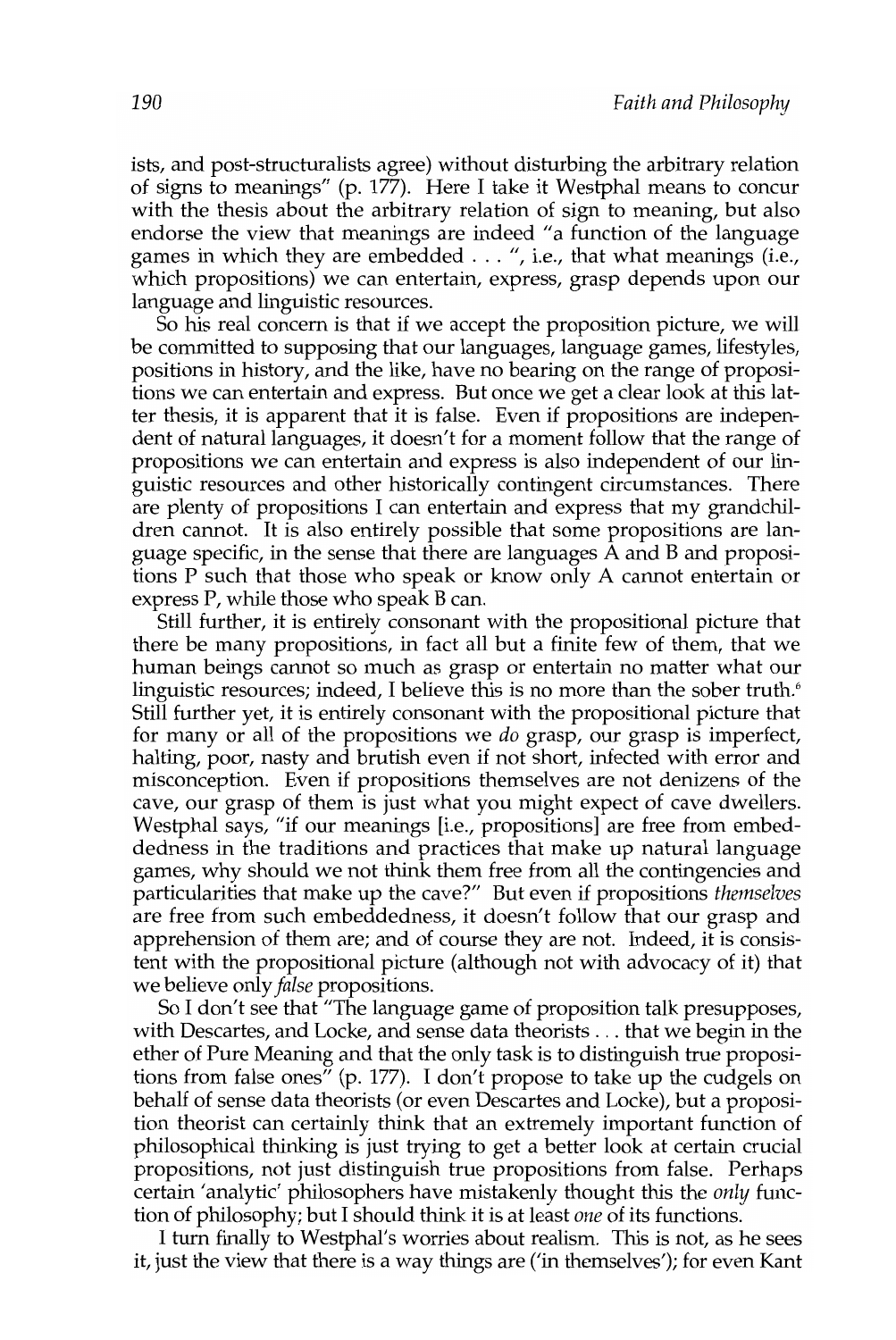held that. What the realist also believes, says Westphal, is that we human beings "(sometimes) know the real as it truly is, as it is in itself, as it is independently of human modes of apprehension" (p. 178). If I espouse realism, am I not improperly minimizing the difference between my intellect and God's, my knowledge and divine knowledge? The realist, he says, can acknowledge that God knows a lot *more* propositions than the rest of us, "But when we do know a proposition to be true, that piece of our knowledge is fully on a par with God's knowledge of the same proposition" (p. 178). Again, it seems to me the realist is not committed to anything nearly so strong. First, there is that matter of depth of grasp of a proposition; I might know a set theoretical truth, but not have nearly as firm a grasp on it, might not see nearly as deeply into it, as someone who is expert in the area. Second, as Westphal points out later, your knowledge of a given proposition can be qualified by what else you know; I know (let's suppose) that electrons have a negative charge; someone who knows how this proposition is connected with a lot of others, I should say, knows the same thing better. And of course God's knowledge vastly, unimaginably, excels ours along both of these dimensions. Still further, it isn't even possible (in the broadly logical sense) that God err; our possibilities along those lines are all too evident.

But perhaps there is an even greater difference between God's knowledge and ours (a difference entirely consistent with the propositional picture). Propositions exist in serene independence of us and our activities; they don't depend in any way upon us, and if we didn't exist, that would be no skin off their nose(s). But most Christian thinkers have not thought that they are related in that way to God. Beginning at least with Augustine, most have thought propositions dependent upon God. Indeed perhaps the way to think of them is as divine thoughts; they depend upon God in just the way thoughts depend upon their thinker.<sup>7</sup> God's thought is thus creative: in thinking, he creates propositions. Our thought is at best recapitulative: it consists in a grasp (and perhaps a halting and infirm grasp) of things, i.e., propositions, which exist in serene independence of us, and indeed have existed for an eternity before we so much as put in an appearance. This difference between our intellect and God's is enormous.

So I can't see that Christian philosophers "have a special reason for rejecting" realism. Indeed, I think the shoe is on the other foot: Christian philosophers and Christians generally have a real stake in *affirming* realism, in Westphal's sense. For in that sense I am a realist if I think I believe or know at least one truth-one truth, perhaps we should add, that is about things as they are in themselves, independent of human ways of knowing. (Of course my *knowledge* of this truth will not be independent of human ways of knowing, those being the only ways of knowing I have.) Well, it seems to me Christians are committed to thinking they know or believe several such truths. The gospel, after all, is good news; and if good news, then *news.,* i.e., something *true.* (There's no such thing as false news.) It is magnificent good news that God was in Christ, reconciling the world to Himself; hence it is also *true* that God was in Christ, reconciling the world to himself. And in knowing this, do I not know something about God, and God as he is in himself? If Westphal thinks this isn't true, or isn't a truth about God, how does he think of its status? Well, perhaps some continen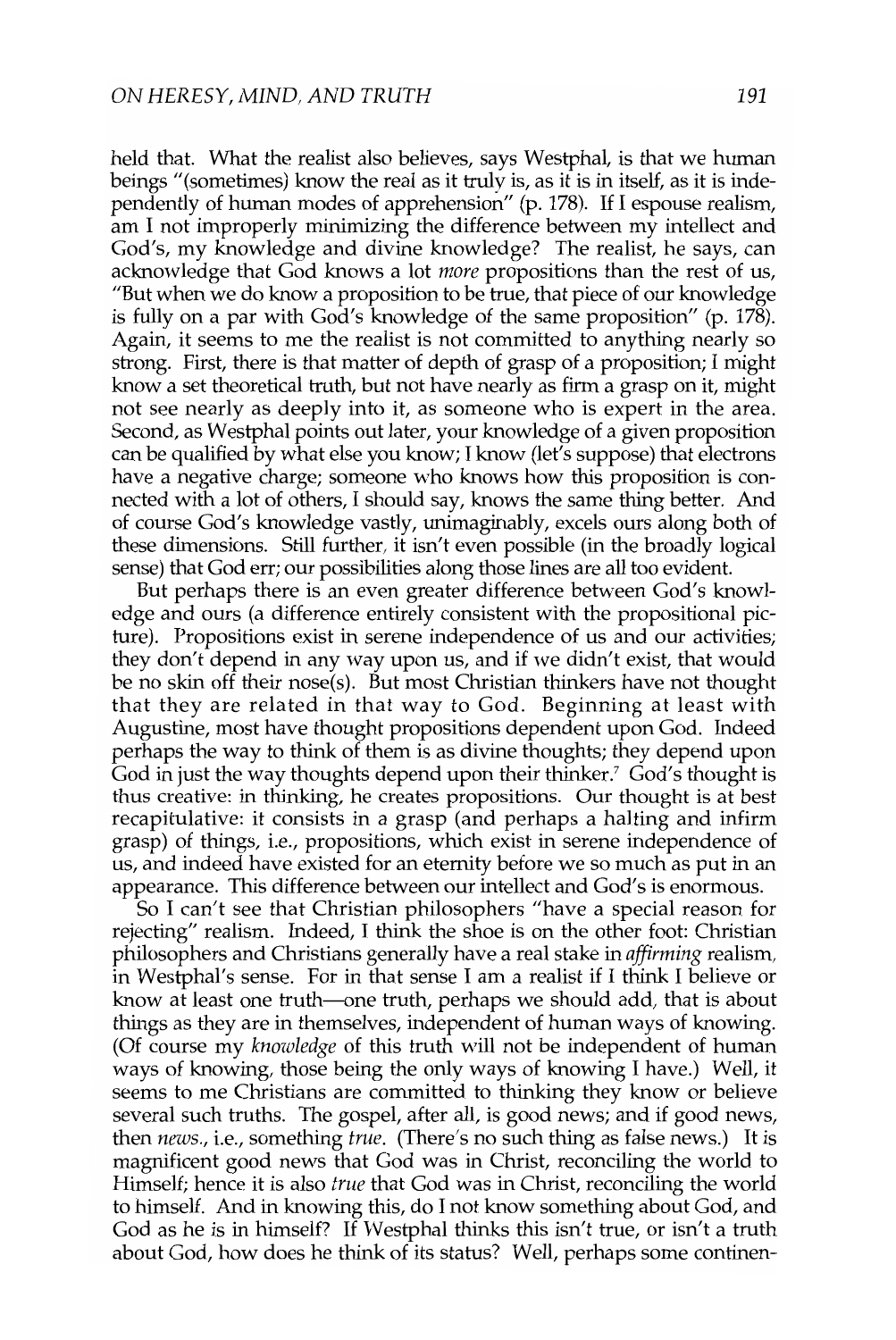tal super sophisticate (and I don't mean Merold) might be able to come up with some way in which this isn't a truth about God (perhaps she could give us a new gloss on *about),* but why bother? What is the problem?

But I don't want to end on a note of disagreement. There is much in what Westphal says, and much in what he says is his motivation for antirealism, to which I can only say "Yea and Amen". Thus of course it is important to see that "As the heavens are higher than the earth, so are my ways higher than your ways and my thoughts than your thoughts" (Isa. 55:9); God is unimaginably different from us, and his thoughts unimaginably above, higher than, beyond ours. When Paul was caught up into the third heaven, he "heard inexpressible things, things that man is not permitted to tell"(2 Cor. 12:4). Furthermore, I agree that "making assertions of fact ... is just one of the many things we can do with words" (p. 178), and that it is important to "remember that when God speaks to us we are more likely to be dealing with promises, warnings, commands and the like than with mere assertions of fact" (p. 178). Still further, I too want to challenge the primacy of theoretical reason; and of course I wholeheartedly reject the idea that our chief end is to collect a pocket full of propositions about God. Of course not; our chief end is to glorify God-i.e., perceive and celebrate and delight in His marvelous beauty and glory—and enjoy Him forever. On all of these points we are in solid concord; our disagreement is only as to whether this agreement is incompatible with accepting the propositional picture.<sup>8</sup>

*University of Notre Dame* 

## NOTES

1. If we like, we can use the term 'human nature' in both senses in the same sentence: Jesus Christ was a single nature, but had two distinct natures, one human and the other divine.

2. Commenting on the "leading ideas" of the Chalcedonian formulation, Philip Schaff says, "The Logos assumed, not a human person (else we would have two persons, a divine and a human) but human nature which is common to us all; and hence he redeemed, not a particular man, but all men as partakers of the same nature" *The Creeds of Christendom* (New York: Harper & Brothers, 1877), vol. I *The History of Creeds,* p. 30. J. N. D. Kelly makes a similar but somewhat more reserved judgment *(The Early Christian Doctrines* (San Francisco: Harper and Row, 1960), pp. 340 ff.)

3. Some might claim (indeed, some *have* claimed) that a reason for materialism is the fact that human beings are *visible,* thus having a property which no immaterial object has. But of course if dualism is true, human beings *are* visible, although in an extended, analogical sense; they are visible because their bodies are. We are playing monopoly; you ask me what color my token is; I reply "I'm the red jeep". What I say is true, but you could hardly use it as reason for denying that I am an immaterial entity citing the fact that I have the property *being the red jeep,* a property no immaterial object has.

And where there is no other proposition  $Q^*$  such that F& $Q^*$  entail P, and the necessity of  $Q^*$  is intuitively more obvious than the necessity of Q. Still other conditions are necessary; this is not the place to propose them.